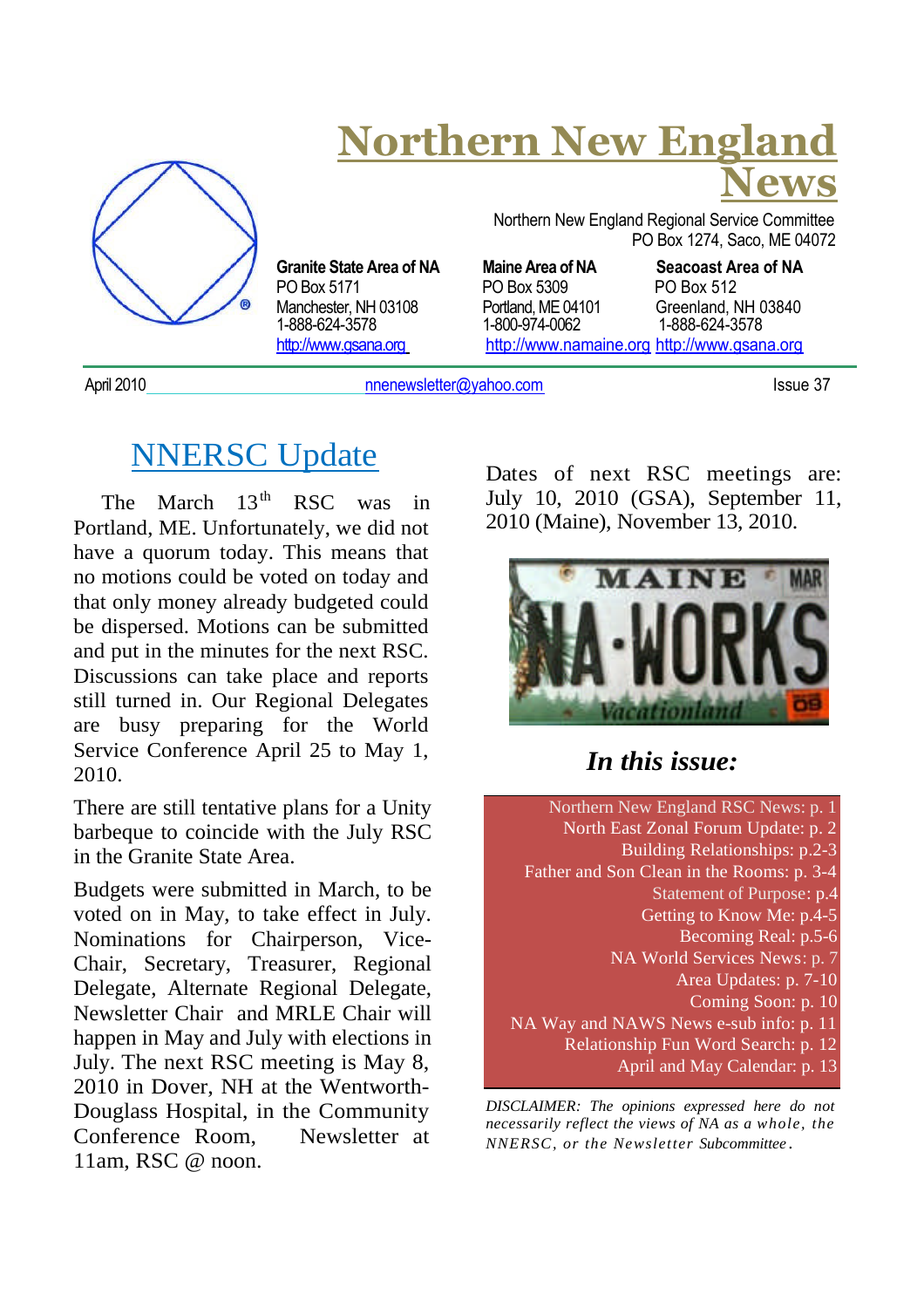

# North East Zonal Forum

*The Northeast Zonal Forum meets twice a year, once in the winter and once in the summer. It is composed of fourteen regions in the northeast United States. Its main focus is on discussion, both of topics important to our member regions, and of issues facing NA worldwide.*

The NEZF met January 22-24, 2010 in Queens NY, hosted by the Greater New York Region. There was a proposal submitted by the New Jersey Region for the cost of the website to be split by the 2 hosting regions of the NEZF in the calendar year. The annual cost is \$120. This year the bill will be split by Greater NY and Mid-Atlantic. Our region is scheduled to host the NEZF in January 2012.

#### **Next NEZFs:**

**Mid Atlantic** June 25-27, 2010 Rooms – 95.00 per/night. State College, PA

Topic is how will the NEZF resolve the issues that are continuously returned to. (money management, etc)

**New Jersey Region** January 29-31 2011

### **New England Region**

2 June 2011

#### **Recent Meeting Changes**

- Wednesday night HOW AND WHY GROUP in Saco, ME moved
- Monday night in Lewiston, ME no longer meeting
- Tuesday night SISTERS BACK TO BASICS in Manchester, NH time change
- Tuesday night ALL OR NOTHING WOMEN'S GROUP in Nashua, NH time change
- Wednesday night Londonderry, NH new meeting THE PROMISE IS FREEDOM
- Wednesday night Portsmouth, NH, Crossroads House new meeting ONE IS TOO MANY
- 2 new meetings Thursday night Plymouth, NH, ALL ARE WELCOME (6 pm), and WHY ARE WE HERE (7pm)
- Saturday morning BREAKFAST CLUB, Portland, ME new time 9:30am and new JFT format
- Friday night, new meeting, SISTERS OF SERVICE, Wentworth- Douglass, Dover, NH

#### **Building Relationships**

Before I came into the fellowship of NA my experiences with relationships weren't very good. I had very few and the ones I had were very unhealthy. Being a member of NA has not only helped me stay clean and grow but has also helped me build healthy, loving and caring relationships. I'm not talking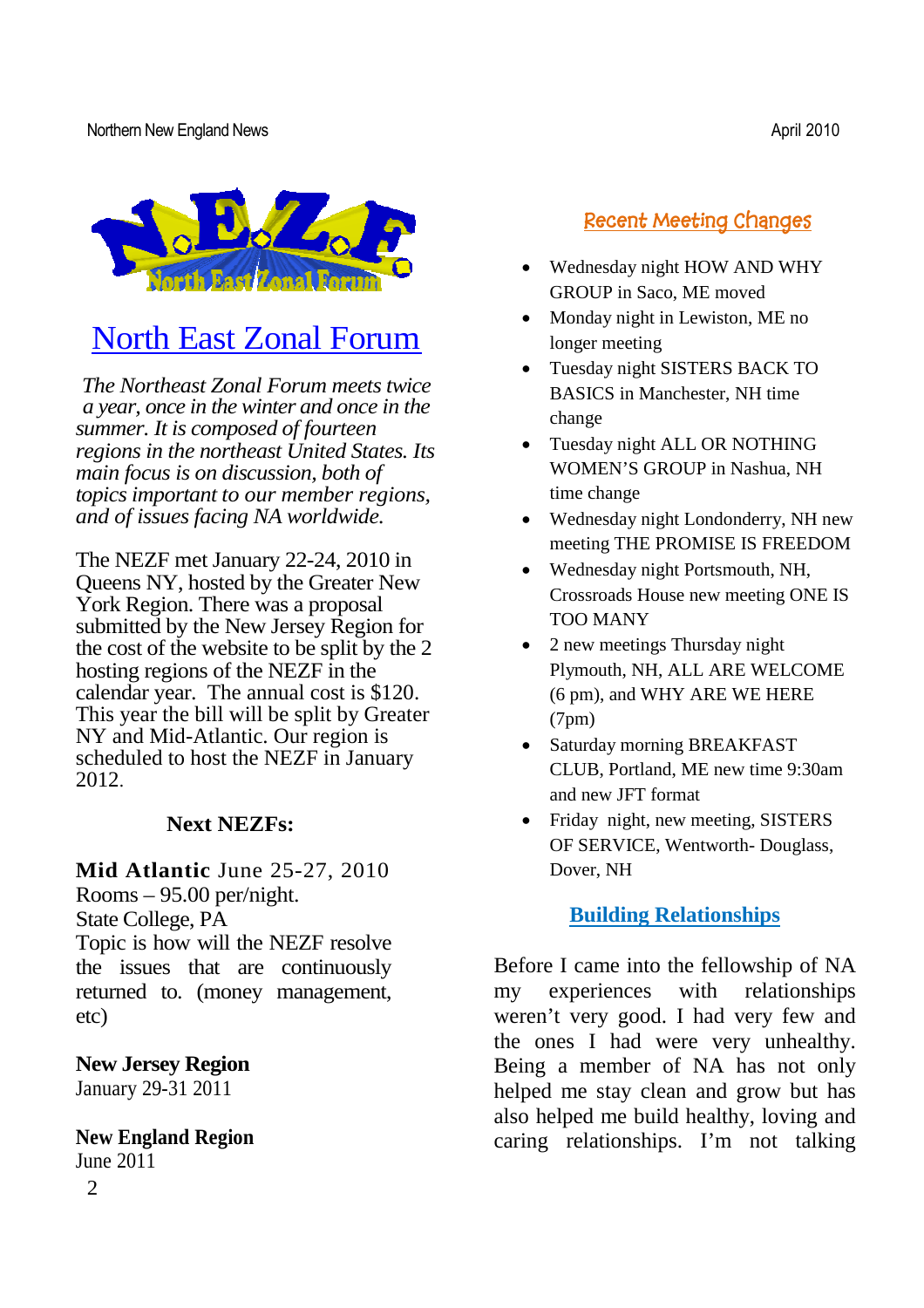about sexual ones either. Building these relationships began by slowly getting to know people and allowing people to know me. By being open-minded to Sponsorship, I was able to trust another person to help me understand the program part of the fellowship. Getting a Sponsor got me started in the program which is step work.

When it comes to relationships, my first healthy, understanding, loving and caring one was with my sponsor. By doing step work I learned how to have a relationship with a power greater than me. I didn't understand that was a relationship or how

that relationship would even help me. It took time, being open-minded and willing to try something new to develop that relationship. I am



so grateful today that I gave it a chance. Today, I have an amazing relationship with my higher power that I choose to call God, whether or not God talks to me when I talk, whether or not the answer is there or not. My God is someone I talk to everyday; someone who listens and doesn't judge. I feel better after praying.

Sponsorship, I would say, has been the most important relationship in my life. It wasn't always that way. Beginning with me calling just to complain about my day and how bad things were and never wanting to hear what my Sponsor had to say in return. I just complained and hung up. I thought that's what a Sponsor was for; little did I know. It took me about a year to realize that my Sponsor was being very patient and understanding with me; listening to me complain about everything. Eventually, I was capable of listening to his response, listening to suggestions and doing step work. I was taught that there is a solution to my problems; step work. Through doing step work and applying it in my life, life has changed. Now, I talk to my sponsor about fears and happiness and really want advice. My relationship with my Sponsor is based on trust, honesty, love; things I've never had. I've never had anyone I could trust and love unconditionally and have it returned to me. Wow, that was so new! Felt great; feels great! Because I was able to work on relationships with my higher power and my sponsor I'm capable of having other healthy relationships in my life today; loving, caring, honest and understanding relationships. I'm also learning that not all relationships are healthy for me. Today, I'm capable of changing that and continuing to building healthy ones. How amazing is that? Today, I believe I have a relationship with myself. That might sound funny, but I love myself today and I'm not always trying to run from me. It's ok to be with me today. Thank you Narcotics Anonymous!

Love, A Grateful Addict.

#### **Father and Son Clean in the Rooms**

I know when I finally hit bottom there was nowhere left to go except to change. I know I was sick and tired of being sick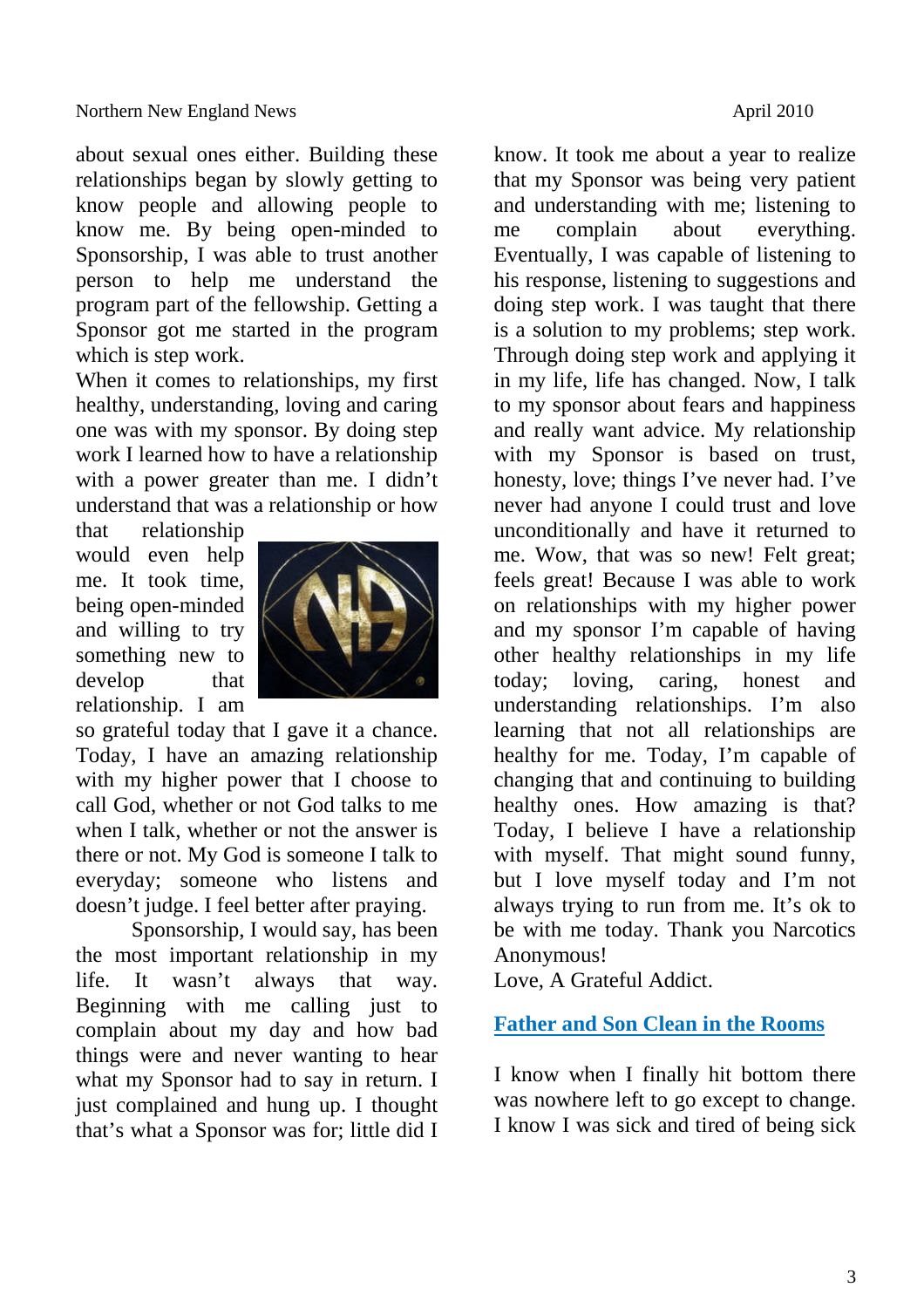and tired, burnt out, and having nothing I knew I had to change. I was about to give up. I could not keep a job; my wife was ready to ship me out. My wife and I started seeing substance abuse councilors.

Both councilors told me to try NA meetings. I told them "forget it!" Finally after my third heart attack, my doctor

halfway through



the meeting and left. I talked to addicts after and they told me to "keep coming back." I went back, did 90 meetings in 90 days as was suggested to me. I met the one who is my sponsor today and another man who took me to my first NA retreat up in Maine. It was a whole new awakening. While I was trying to change my ways so was my son. My son had become addicted to narcotics and had lost a good job. He had to go to detox. It took him a couple of times to kick it. Meetings every day and night was what he had to do. While we were both getting clean neither one of us knew the other one was going to NA. It's great to know we can do things and not need to have something that we have to get. My son and his wife have graced me with a wonderful grandson. We both have received our five year medallions in the past year. He got his medallion at Thanksgiving and I received mine on 1/10/2010. He came up from Boston to present me with mine.

We go to conventions, speaker jams, and other NA events together. We share smiles from being happy, joyous and free. The whole thing is we never told each other we got clean till after we did it. I thank God, Higher Power, and the Fellowship of NA for saving this addicts life. Addict - NNER

#### **Statement of Purpose**

Note from the editors..... Thank you for sharing recovery with us through the Northern New England Regional Newsletter. Our purpose is simple; to offer articles, news, photos, calendars of events in the area and some good clean fun as well. We encourage you to share this newsletter with your friends in recovery, and we also hope that you will find yourself inspired to contribute to this publication. In short, we are in service to you, our reader. We welcome your ideas, feedback, suggestions, opinions, and knowledge. As editors of this publication, we reserve the right to edit based on length, profanity and excessive drug or sexual reference. Thanks again.

#### **Getting To Know Me**

I know the type of relationships I had while I was using truly reflected the type of relationship I was capable of having. Being completely self-centered meant that anyone who had any sense of their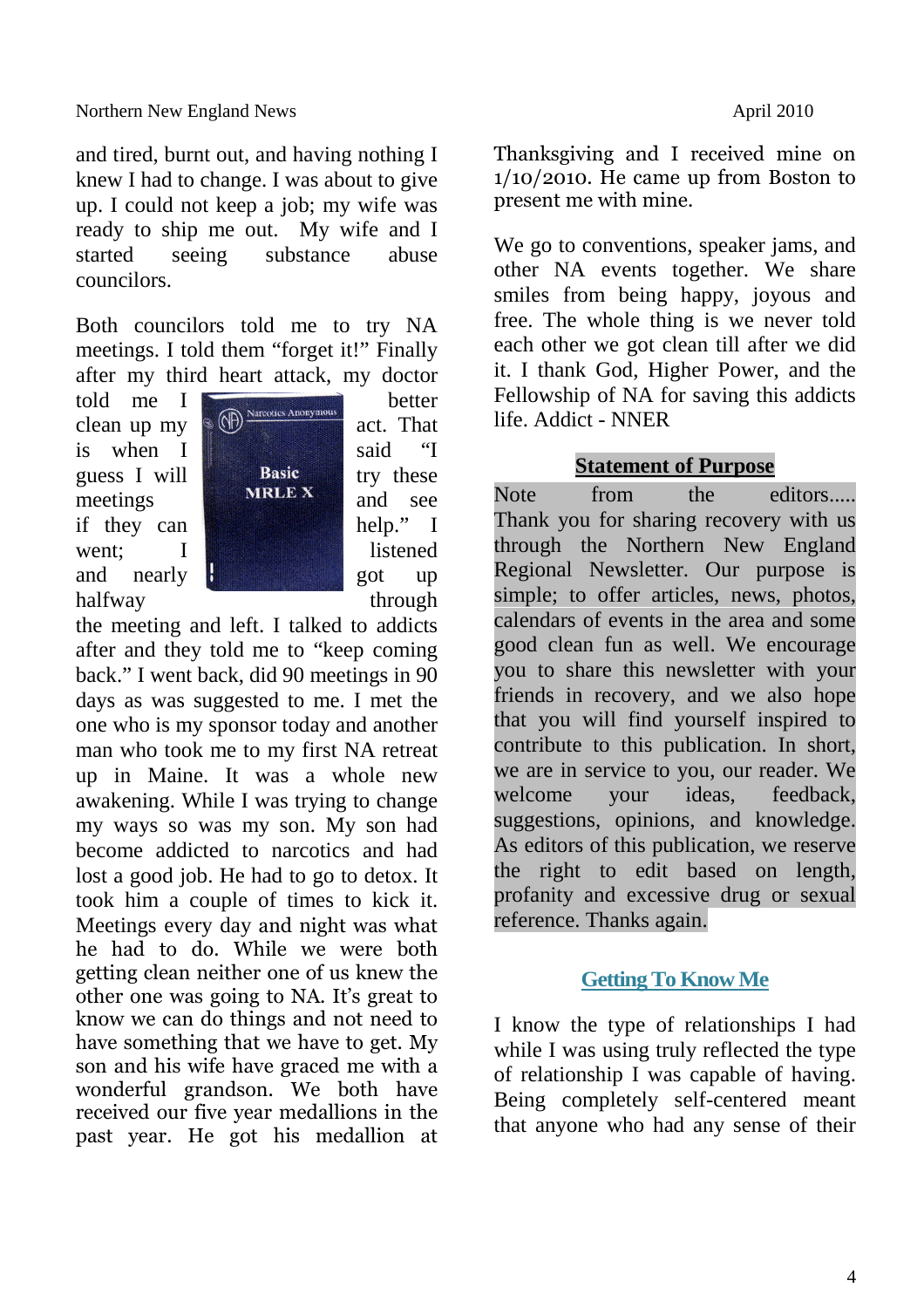own value would not allow themselves to be treated the way I treated people. With that in mind see below my favorite reading from Just For Today April 1<sup>st</sup>

Addiction affected every area of our lives. Just as we sought the drug that would make everything alright, so we sought people to fix us. We made impossible demands, driving away those who had anything of worth to offer us. Often, the only people left were those who were themselves too needy to be capable of denying our unrealistic expectations. It's no wonder that we were unable to establish and maintain healthy intimate relationships in our addiction.

Today, in recovery, we've stopped expecting drugs to fix us. If we still expect people to fix us, perhaps it's time to extend our recovery program to our relationships. We begin by admitting we have a problem—that we don't know the first thing about how to have healthy intimate relationships. We seek out members who've had similar problems and have found relief. We talk with them and listen to what they share about this aspect of their recovery. We apply the program to all our affairs, seeking the same kind of freedom in our relationships that we find throughout our recovery.

**Just for today:** Loving relationships are within my reach. Today, I will examine the effects of addiction on my

#### relationships so that I can begin seeking recovery.

This reading was the turning point in my early recovery it allowed me to put aside the guilt, and focus on the solution. It helped with my sponsor, not expecting her to fix me but to guide me, learn about the kind of relationships I wanted to have, and more importantly how to hold up my end. Today my life is full of people I love and who love me back, the way I need to be loved. I will be getting married this summer, when I got here I never would have imagined me healthy and in a place able to have an intimate loving and yes trusting relationship. With gods love and guidance anything is POSSIBLE!

*Member, Granite State Area*



#### **Becoming Real**

My Brothers and Sisters, the literature tells us that relationships can be a particularly difficult area for us. In recovery, through practicing the principles I've learned through step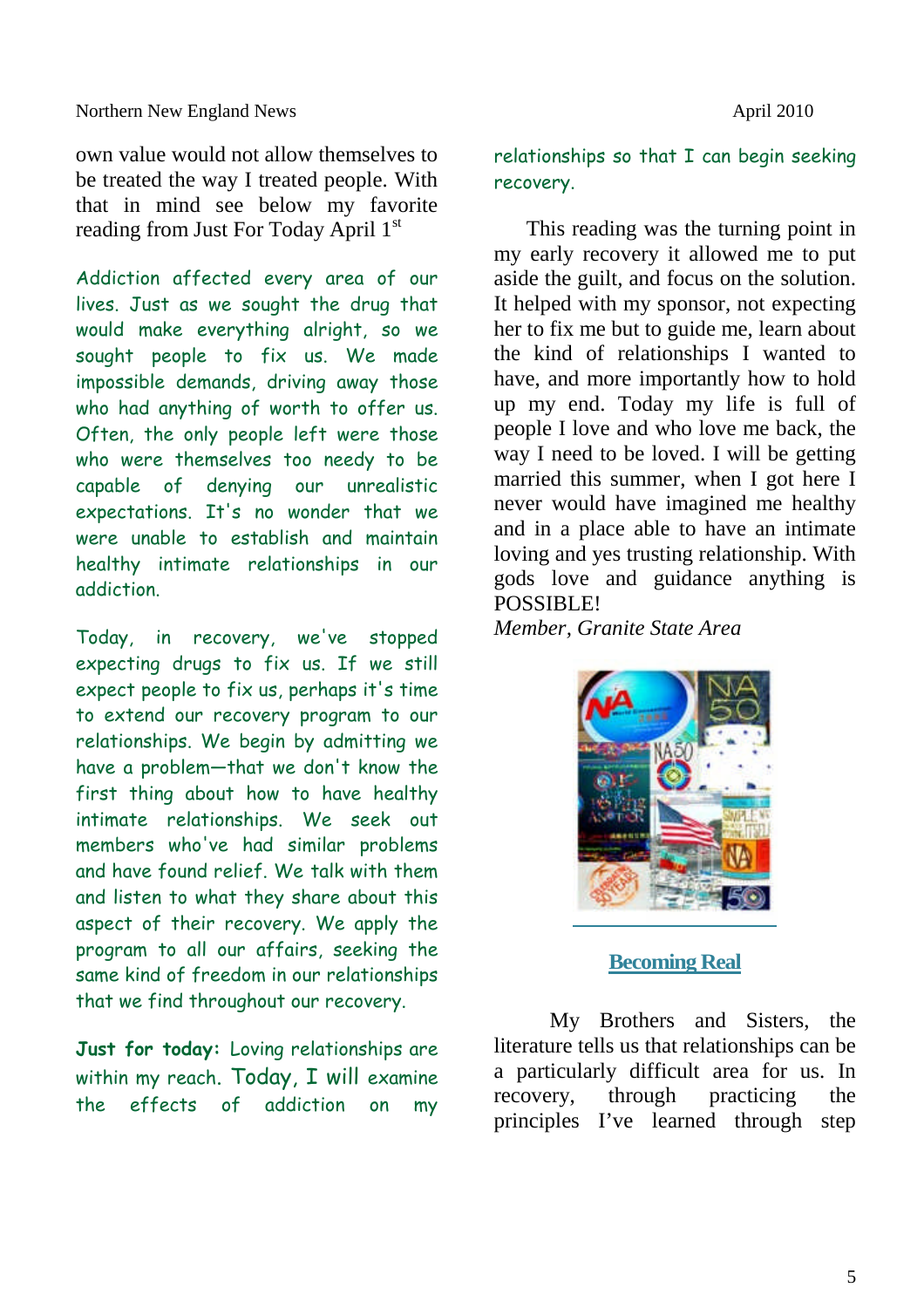work, life has changed a great deal. I'll wager that you and I have in common that once we spent all our waking hours finding ways and means to get more. We got clean, our disease arrested as we stopped using, and found out, like it tells us in step 2, that "The longer we stayed clean the more evidence we had that our disease went much deeper than the drugs." There aren't enough hours in the day anymore.

I stopped robbing, lying, stealing, cheating, degrading myself, debasing the value of others as a result of applying this program. I made a list of the people and institutions I had harmed, found willingness to make direct amends, and with a sponsor, made those amends. A part of that process meant an ongoing change in my behavior.

The relationship with many has grown, sponsor, Higher Power, friends, children, sponsees, even my pets! Life is fuller today than it has ever been. But we need to keep applying principles, and doing the leg work in recovery. In preparing for this article, I've thought about the relationship I have developed and moreover, am developing, with myself. Rather than blow smoke up any orifice, I encourage you to look at the one you are working to develop with yourself. Are you taking these principles to heart for yourself? Are you using the same compassion, patience, acceptance, forgiveness, and honesty with yourself? The Triangle of Self Obsession IP tells us that we can get caught in resentments of the past, anger in the present and fear of the future. Why would I think that, with some time and step work in my life that left unchecked, I would not return to that self damaging triangle? I used to sponsor people, with the best of heart, only to find that taking every opportunity to tell them where they screwed up really didn't inspire them to open up to me. I found that as I changed (and as YOU change) the message changed, and I was able to work with sponsees, pointing out the growth from their struggles. They have benefitted more from this approach than any of the ones in the past.

What I suggest to you is that you remember that you are human, and will wander off course from time to time.

Rather than beat yourself for your mistakes, note where you would rather be going, and give yourself the grace that God, NA and others have given you, and choose to go where you ought.



We are not perfect. Sorry to burst the bubble! But we're really only works in process. We're not who we were, and not who we will be, just who we are. Why not practice unconditional love, acceptance and encouragement with yourself? Pain is unavoidable in recovery. Suffering and misery are optional. Give yourself the freedom to give it up!

Truly, how dare I not be grateful? *Member, Seacoast Area*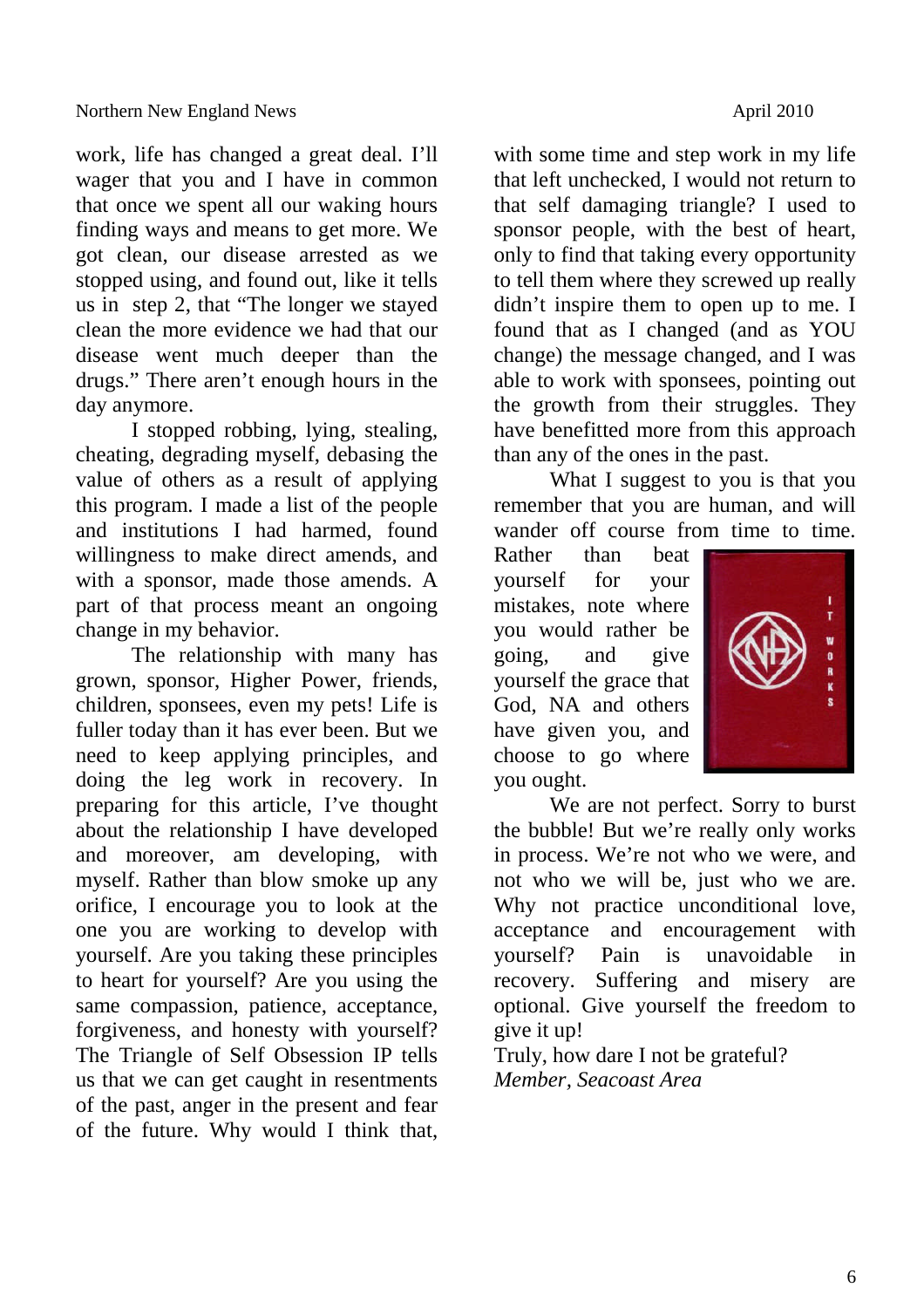Northern New England News **April 2010** 



**The 30th World Service Conference** Our Vision – Our Future 25 April – 1 May 2010 Woodland Hills, California, USA



#### **Just added:**

Here is the link for the very informative 2008-2009 NAWS Annual Report. This is definitely worth looking at. Check out the regional donation section for starters.

http://www.na.org/?ID=reports-ar-2009-TOC

#### **Living Clean Book Update**

Review and Input on Chapters Three, Four and Five is now available. The deadline for input on these chapters is June 30, 2010.

The new proposed chapter order is:

Chapter 1. Practicing these Principles in All Our Affairs

- Chapter 2. Identity
- Chapter 3. Living Spiritually
- Chapter 4. Physical Selves
- Chapter 5. Relationships
- Chapter 6. Moving Beyond Social Acceptability
- Chapter 7. The Journey Continues

One area in which your contributions would be most helpful at the moment is to submit material for the chapters of Moving Beyond Social Acceptability and the Journey Continues. The link to the Living Clean discussion board is: http://www.naws.org/lc/

#### **Basic H&I Guide and PR Basics**

The link below is for the revised Basic H& I Guide and the new PR Basics. The Basic H& I Guide is simply an updated version that reflects current service practices. PR Basics contains material from the Public Relations Handbook which has be e n simplified. It was designed for members who are considering PR /PI service and desire to gain a basic understanding of PR principles.

http://www.na.org/admin/include/spaw2/ uploads/pdf/PR/PR\_H\_I\_Packet.pdf

#### **Area Updates**

#### **Granite State Area**

The RCM-Alt position has been filled; although the clean-time requirement had to be waived.

#### *Activities*

We are busy planning the Spring Fling Event coming up April  $24<sup>th</sup>$ . We also have a Roller-skating event planned for April 3rd in Enfield NH.

#### *BOD*

We reviewed the GSANA financial balance sheet and noticed that the area is in the red for the second consecutive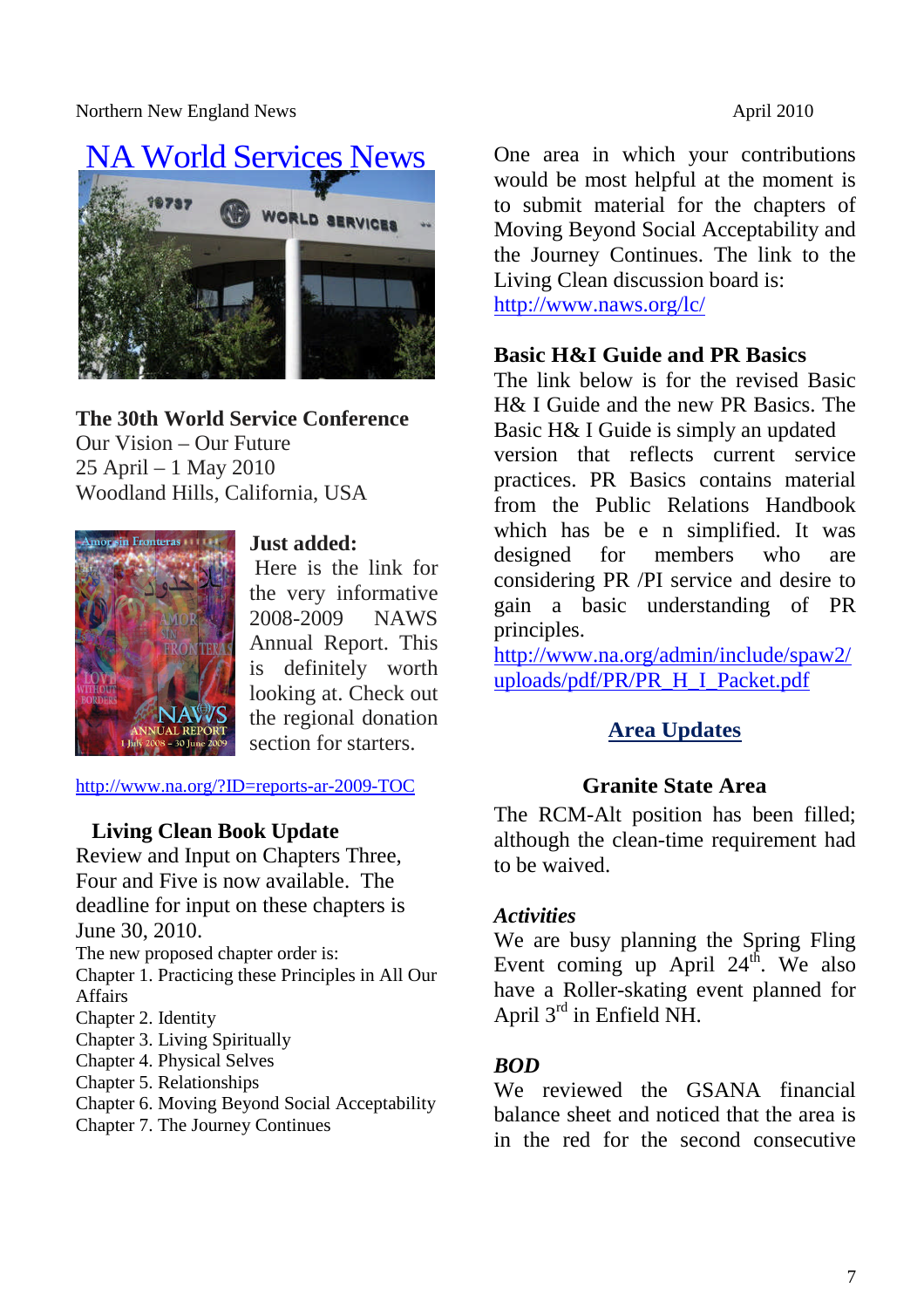month, but there is money in various committees' reserves to cover expenses if required. Also, we have initiated research into acquiring a new insurance agent. We will have more information in the next few months.

#### *Campout*

We have tentatively filled all but the vice chair positions at this time. We have decided to offer a  $20<sup>th</sup>$  anniversary commemorative camping mug in addition to the regular merchandise this year. In addition, we are in the process of finalizing the registration package items, getting quotes from vendors, speaker selections and finalizing the activities for the big kids as well as the little kids.

#### *Convention*

The last subcommittee meeting went well and we mostly discussed merchandising for the convention, which is coming right up at the end of July.

#### *H&I*

We are planning our next learning day which will be taking place in Contoocook during the Memorial Day outing. We are going to start between 1- 2pm and go for 2 hours.

#### *Literature*

Not much has been happening with the literature committee and the Vice Chair is trying to get a meeting together for this next month. He also mentioned that the literature chair position is open and he would love some help.

#### *PI*

We would like to thank everyone who showed up to help with the professional mailing, it was a success. Now that we have finished the professional mailing, our next project will be to review and update the Public Information section of our web site.

#### **Maine Area**

#### *H&I*

A long awaited volunteer orientation for the Cumberland County Jail is scheduled for March  $11<sup>th</sup>$  from 6-9. They have 12 spots open and we have 16 applicants so not all will able to go. This orientation will allow us to begin a women's commitment at Cumberland County Jail. We have had two requests this month for H@I to bring in a meeting; one from CCJ pre release and one from Crossroads for women. We hope to make this work in the future as we continue to get willing volunteers.



#### *Website*

Just the usual work of updating the online meeting information, event information, and responding to emails sent to the web servant.

#### *Activities*

At our last meeting, we discussed bringing events to the Brunswick area,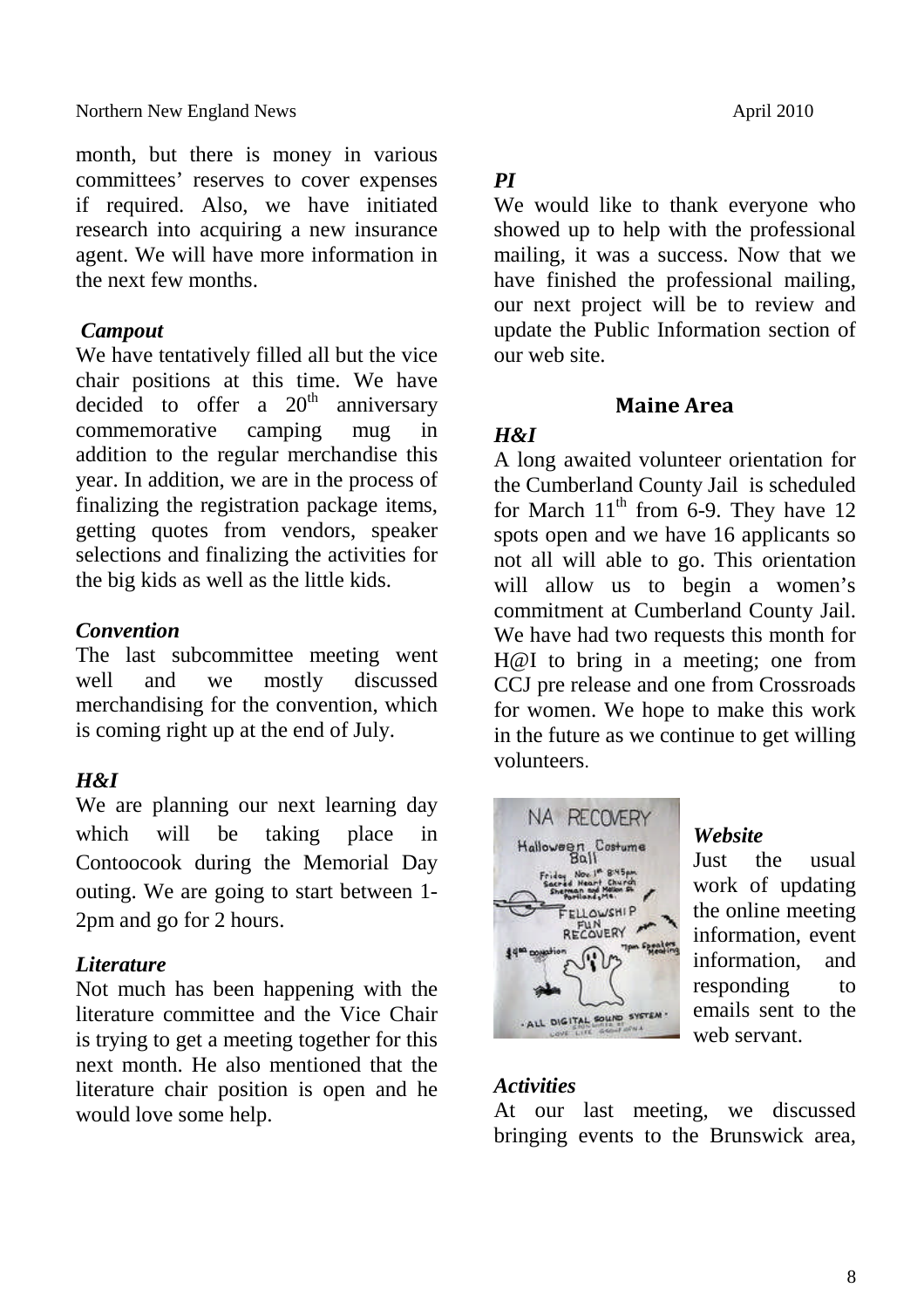viewing it as a central location for many meetings in Maine (Portland, Damariscotta, Augusta, etc..)

We are investigating bowling, dance halls and holding a Resentment Bonfire in the Brunswick area.

We are planning a dance in Westbrook and a Game night/potluck in South Portland for April.

#### *Ad-hoc*

A draft copy of our updated ASC Guidelines is ready to be submitted to the ASC and have been added to the website for review. Suggestions can be forwarded to the ad-hoc Chair through the www.namaine.org

#### *Outreach*

At our subcommittee meeting, we discussed a few different topics, mostly centered on how we should be concentrating our efforts on in Outreach. We have come up with a schedule to attend 9 meetings in March, with the hopes of furthering unity in a geographically disparate area. We also discussed how we could best meet the needs of addicts who are unable to attend meetings due to illness or other impairment, as well as the feasibility of putting on a learning day for addicts in our area, possibly in conjunction with the Miracle.

#### *Miracle*

Our convention committee has started out on several tasks to prepare for a great convention for 2010. A logo was chosen to express our group conscience that "RECOVERY ROCKS" and we have started comparative shopping for best pricing on items for resale. We plan to make this a memorable time for everyone, new friends, new understandings and hopes, great recovery, a few surprises, and lots of fun.



#### **Seacoast Area**

The Seacoast Area currently has 13 meeting per week. We had two Conference Agenda Workshops on January 31, 2010 and February 28, 2010. The current open positions at the ASC are Secretary and Regional Committee Member Alternate. We recently elected a Policy Chairperson, and our Public Relations Committee is beginning to meet and transition from the separate subcommittees of Hospitals & Institutions and Public Information.

We are starting to ramp up for Fellowship under the Stars 20, and have already spoken with the Goose Hollow campground, having reserved the 16th, 17th and 18th of July. We began discussing offering a greater array of meetings and step workshops for this summer. Upcoming events include Recovery Bowling on April 17 from 1-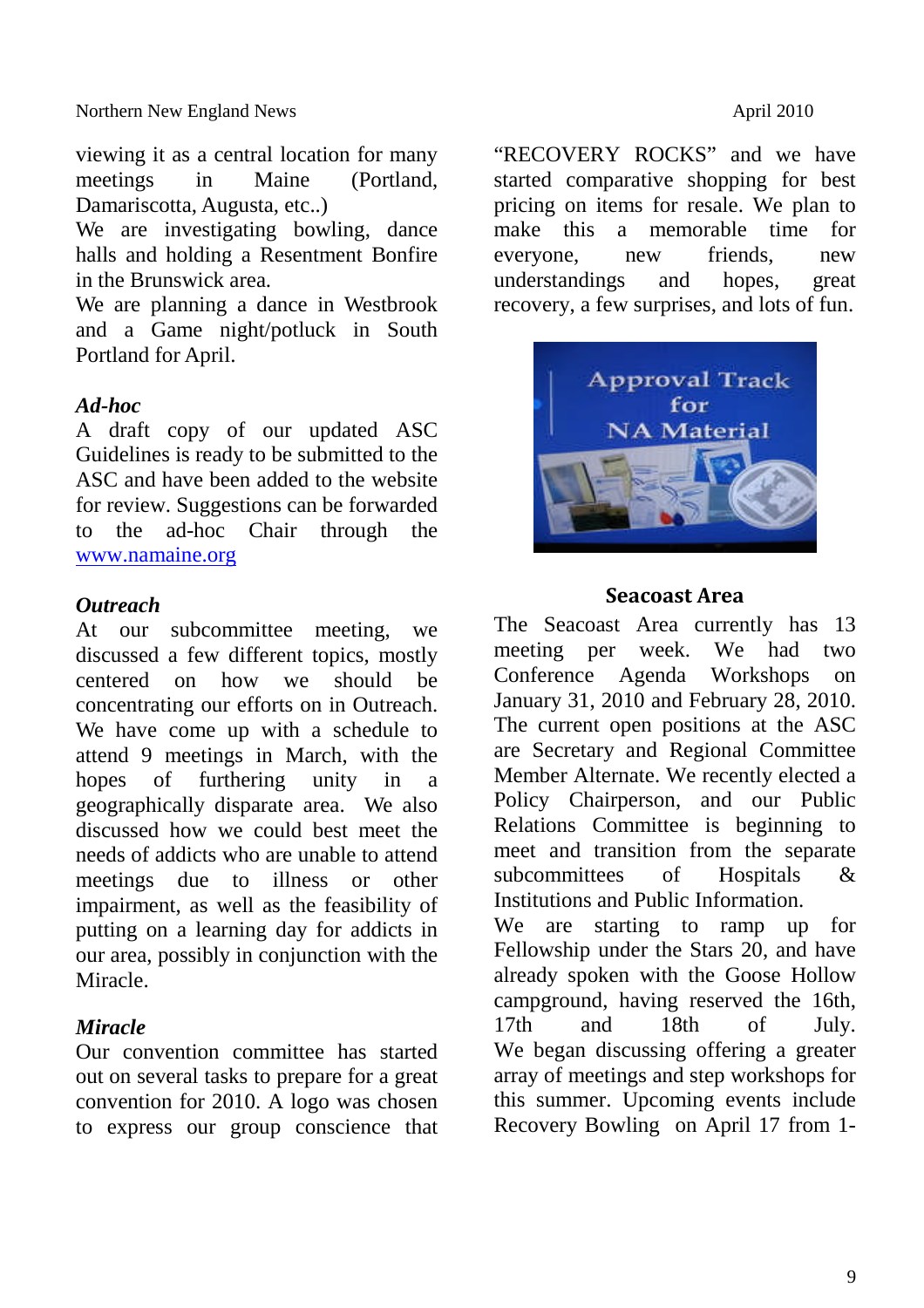Spring Fling

Northern New England News **April 2010** 

3pm at the Dover Bowl and May 22 will be a Potluck Dinner, meeting and NA Auction at the  $1<sup>st</sup>$  Church Congregational in Rochester, NH. In June there will be a sponsorship event at the same location in Rochester. More details coming soon.

| Click on the fliers below to<br>help raise money for Granite State's Area Convention<br>VI Freedom Thru Unity in Nashua NH. This will be a<br>view or download full size<br>pot luck so, bring your favorite dish to share!<br>(fliers removed from web server<br>after event is over)<br><b>Harcotics</b> homem<br>Northern New England<br>Regional Service Committee Meeting<br>May 8, 2010<br>TOTTOTTO PLEASE NOTE ***********<br>Granite State Area<br>In The Seaboard Area<br>Parent are repossible for the actions of their stations.<br>Wentworth-Douglass Hospital<br>Financed available for sele at comparent<br>Community Conference Room<br>Just back Main Entrance, on the right<br>Registrative stability comprise for 7 stights and domes on<br>Park in parking garage<br>Fridai Joyke, Francis on futures; Involved on Nunday.<br>785 Central Avenue (Rt. 108), Dover, NH<br>Degreemed by brasingl and supervisual at all knows<br>If allows no setured to seat pick up ident your part will involve to<br>the have the half from 11 AM until MFM.<br>loong asked to know the compground<br>11:50 AM setup and any solicizmentles meeti<br>The RSC will begin at 12:00 poor.<br>The inclusi Axe NHC suitab crunight coupling.<br>Original<br>From Maine<br>The integrate committee insurers the right to sell percent<br>Take 2-295 aucht in 2-95 aucht in Baute 24 is Portsmach traffe Civils in Januit<br>turismite to bound by Built 9. Tuise a linguit of the news. All the termine Crimeros CT.<br>Lights have a right same Control Ave. . Be three 3 setts of Spite, Plant Homewhere's<br>to learn for any magazination or discussion heliavine.<br><sup>t</sup> ellowship in the Field<br>Start looking for Workwarth Daughai Hospital as the Left.<br>Spiritual Plenty after XX<br>From Manifeston;<br>Take 2.49 South to Sen V, Noon 201 Sent Portsmooth / Seconds, Take 5.05 and<br><b><i>INNOTIONS TO CAMPICS</i></b><br>INTERSTATE SO N DK 5, TAKE EXIT 40<br>Take the roots lift the Apositing Turnpler / White Rooming continue on Senatory<br>Tomples transits loves: Take such it go in the rapid of range to the Newle Gravey<br>of the lights (Newle Gravey): this a right sets (actual Ave.<br>15 SIE E, LINNAIN, THEN LEFT ON 142 N. THERE IS A SICH FOR<br>APPLE HELL CARPGROUND I+ Battistum, 164 ON THE CORNER.<br>June 24, 25, 26, 27, 2010<br>THE CAMPGROUND IS ABOUT 1 MILE DOWN ON THE LEFT.<br>other insere ford's short boxing for Workesrik Dogbe Hospital on your Left.<br><b>Driv 10 minutes from \$20</b><br>Nominations for RSC Positions in May!!<br>Continent fris fam. At our New York, 03855,080<br>Special 4 day event!!!<br>Chalgerium, Vice Chairpinson, Secretary, Treasurer, RD, RD-A,<br>Neuskelter-Chair and WILE Chair<br>GSA 24 May Pelpline<br>the rate of the fire and the European to serve at the NNERNCT<br>1409157-012-2<br>Apple Hill Campground<br>1008129-227<br><b>Lineared</b><br>Mike F .- Chair / Harry III / NILA:<br>Bethlehem, NH<br>1215 St Road Scholars 1, 1995 N.S. Holy C / E 895 424-1578<br><b>Currenties Registration</b><br><b>CONCA</b><br><b>Market</b><br>MAINE AREA of NARCOTICS ANONYMOUS PRESENTS<br>Fluoresc. Hd distingua<br><b>Real Control</b><br>At the Notre Dame Spiritual Conter<br>Directions<br><b>Paid</b><br><b>Child</b><br>147 Shaker Hill Road<br>b)<br><b>weisten</b><br>Freecht South: Take Its 21 Jan Sen-<br>Alfred Maine<br>Sept 17, 18 & 19, 2010<br>Tolydes are to the<br><b>6046 E</b><br>beneficial "Then Mic Exit 1 and girleft at<br>Repairing scientists<br>\$91.25<br>old streep year-touchium life. The states<br>Lisb Registation after \$7879<br>\$25.85 \$<br>ighter and approximately the noise<br>Indging at the Spiritual Corter Sta<br>on Friday Support through Sunday<br>through one hype yiel take a right at the<br>record hype on at Yark titled . I then a cap<br>Frein, Karne<br><b>Bitt 1</b><br><b><i>Salemay AILA Cometa</i></b><br>In Bakerine Senior<br>94.46<br>an inghi<br>(c), Recovery, and Elementaal<br><b>Freedom Through Unity</b><br>89.9<br><b><i>Premite Neth: Disclosure Jargia</i></b><br>pid & Southed Bullet<br><b>GSACNA VI</b><br>ad in total behove July 31, 2010)<br>atteil behove Aug 31, 3010)<br>miling profattie – Mitteen Request<br>\$91.95 \$<br>Snatt University BL 751 (Box) 5 to the con-<br>Madna, 149 - Take Dick I'mal protykese<br>6100.00 his Early Registration (Mail<br>620.00 depend todds poor plane (M.<br>Literace Tell, (Tonics Are Recogn), h<br>Plasse No Chinthan and No Pons<br><b><i>Sidvices Revenue' Mine 122219</i></b><br><b>SEB 1</b><br>July 30, 31 & Angert 3, 2010<br>Child a Bangual"<br>Municipal Bandmal Bulhat<br><b>HALL</b><br>the stad of sump using bold financial list. History<br>is about 1-9 seek ag on the right<br><b>Clubs's Bookhas Bullet</b><br>99.6F E<br>4 Free May Play Late to 200 to 4415-<br>The Granite State Area<br>Witnes<br>in B1 101 They taken detectoral above<br>nations to the Noire Elene Symmetric College.<br>- 12. Francisco North or South - Internation M. (1982 surgeons; to Earl 23 at Shidology Seco.<br>- 2). John the off seny. Jury right antic Moule VIT, bowerds Control Adors; 10 sel<br>Participe - Milcho<br>of Narcotics Anonymous,<br>Art believement<br>FIR.<br>From Boston, MA: Vida Di White By-<br>Rependent - unit \$55°E<br><b>9591</b><br>DW195 and sale for Mr. That, follow<br>6th Celebration of Recovery<br>$20\%$ regist area fluors. 2014, since through home. About 7.3 roles on right will be sept for Systems. Accord from a small game.<br>Hereing discussed from a small game.<br>Las Reposes of a crone<br><b>RRA 1</b><br>directions plants.<br>at the<br><b>Reserves Trendrie</b><br>٠<br>Radisson Nashua Hotel<br><b>Britain with Figure</b><br>ble ritele piccile ar 1.5 y 1.5 ( contex Constitu-<br>Registration Hours<br>Nashua, New Hampshire<br>please below obstacle desired season<br>Packages © 1985.00<br>Early Packages © 1945.28<br>Times are Finagli Distation<br>Roma<br>Adileres<br>2.00pm <sup>4</sup> Digm<br>Friday!<br>$-40004$<br>feet.<br><b>Flammin</b><br>9.70pm-exitople<br>This is a non-smoking creat-<br>Flores contact Progresswing Euro last use serviciants<br>Clean Time (optional)<br>Alexandria Tigata<br>Total<br>100 San 5 Higgs<br><b>Summittee!</b><br>Send Checks or Movey Orders to:<br>MANCLE 27 Committee Cor<br>Furth Performance and an automatic Plan 1914 PK<br>PO Box 5308<br>Portland, MIC 04101<br>For More Flyers, www.hamette.org |  | Coming Soon | Pot Ltdk Dotter Span 6:30pm<br>466-474-1078<br>"Newly Together" Game Show<br>6:30pm April<br>Dance Spin-11pm<br>Suggisted Douation 110<br>Come join us for a Speaker Jan, Pot Luck Dinner,<br>Game Show and Dance? This event is a fundratory to |
|------------------------------------------------------------------------------------------------------------------------------------------------------------------------------------------------------------------------------------------------------------------------------------------------------------------------------------------------------------------------------------------------------------------------------------------------------------------------------------------------------------------------------------------------------------------------------------------------------------------------------------------------------------------------------------------------------------------------------------------------------------------------------------------------------------------------------------------------------------------------------------------------------------------------------------------------------------------------------------------------------------------------------------------------------------------------------------------------------------------------------------------------------------------------------------------------------------------------------------------------------------------------------------------------------------------------------------------------------------------------------------------------------------------------------------------------------------------------------------------------------------------------------------------------------------------------------------------------------------------------------------------------------------------------------------------------------------------------------------------------------------------------------------------------------------------------------------------------------------------------------------------------------------------------------------------------------------------------------------------------------------------------------------------------------------------------------------------------------------------------------------------------------------------------------------------------------------------------------------------------------------------------------------------------------------------------------------------------------------------------------------------------------------------------------------------------------------------------------------------------------------------------------------------------------------------------------------------------------------------------------------------------------------------------------------------------------------------------------------------------------------------------------------------------------------------------------------------------------------------------------------------------------------------------------------------------------------------------------------------------------------------------------------------------------------------------------------------------------------------------------------------------------------------------------------------------------------------------------------------------------------------------------------------------------------------------------------------------------------------------------------------------------------------------------------------------------------------------------------------------------------------------------------------------------------------------------------------------------------------------------------------------------------------------------------------------------------------------------------------------------------------------------------------------------------------------------------------------------------------------------------------------------------------------------------------------------------------------------------------------------------------------------------------------------------------------------------------------------------------------------------------------------------------------------------------------------------------------------------------------------------------------------------------------------------------------------------------------------------------------------------------------------------------------------------------------------------------------------------------------------------------------------------------------------------------------------------------------------------------------------------------------------------------------------------------------------------------------------------------------------------------------------------------------------------------------------------------------------------------------------------------------------------------------------------------------------------------------------------------------------------------------------------------------------------------------------------------------------------------------------------------------------------------------------------------------------------------------------------------------------------------------------------------------------------------------------------------------------------------------------------------------------------------------------------------------------------------------------------------------------------------------------------------------------------------------------------------------------------------------------------------------------------------------------------------------------------------------------------------------------------------------------------------------------------------------------------------------------------------------------------------------------------------------------------------------------------------------------------------------------------------------------------------------------------------------------------------------------------------------------------------------------------------------------------------------------------------------------------------------------------------------------------------------------------------------------------------------------------------------------------------------------------------------------------------------------------------------------------------------------------------------------------------------------------------|--|-------------|--------------------------------------------------------------------------------------------------------------------------------------------------------------------------------------------------------------------------------------------------|
|                                                                                                                                                                                                                                                                                                                                                                                                                                                                                                                                                                                                                                                                                                                                                                                                                                                                                                                                                                                                                                                                                                                                                                                                                                                                                                                                                                                                                                                                                                                                                                                                                                                                                                                                                                                                                                                                                                                                                                                                                                                                                                                                                                                                                                                                                                                                                                                                                                                                                                                                                                                                                                                                                                                                                                                                                                                                                                                                                                                                                                                                                                                                                                                                                                                                                                                                                                                                                                                                                                                                                                                                                                                                                                                                                                                                                                                                                                                                                                                                                                                                                                                                                                                                                                                                                                                                                                                                                                                                                                                                                                                                                                                                                                                                                                                                                                                                                                                                                                                                                                                                                                                                                                                                                                                                                                                                                                                                                                                                                                                                                                                                                                                                                                                                                                                                                                                                                                                                                                                                                                                                                                                                                                                                                                                                                                                                                                                                                                                                                                                                                                  |  |             |                                                                                                                                                                                                                                                  |
|                                                                                                                                                                                                                                                                                                                                                                                                                                                                                                                                                                                                                                                                                                                                                                                                                                                                                                                                                                                                                                                                                                                                                                                                                                                                                                                                                                                                                                                                                                                                                                                                                                                                                                                                                                                                                                                                                                                                                                                                                                                                                                                                                                                                                                                                                                                                                                                                                                                                                                                                                                                                                                                                                                                                                                                                                                                                                                                                                                                                                                                                                                                                                                                                                                                                                                                                                                                                                                                                                                                                                                                                                                                                                                                                                                                                                                                                                                                                                                                                                                                                                                                                                                                                                                                                                                                                                                                                                                                                                                                                                                                                                                                                                                                                                                                                                                                                                                                                                                                                                                                                                                                                                                                                                                                                                                                                                                                                                                                                                                                                                                                                                                                                                                                                                                                                                                                                                                                                                                                                                                                                                                                                                                                                                                                                                                                                                                                                                                                                                                                                                                  |  |             |                                                                                                                                                                                                                                                  |
|                                                                                                                                                                                                                                                                                                                                                                                                                                                                                                                                                                                                                                                                                                                                                                                                                                                                                                                                                                                                                                                                                                                                                                                                                                                                                                                                                                                                                                                                                                                                                                                                                                                                                                                                                                                                                                                                                                                                                                                                                                                                                                                                                                                                                                                                                                                                                                                                                                                                                                                                                                                                                                                                                                                                                                                                                                                                                                                                                                                                                                                                                                                                                                                                                                                                                                                                                                                                                                                                                                                                                                                                                                                                                                                                                                                                                                                                                                                                                                                                                                                                                                                                                                                                                                                                                                                                                                                                                                                                                                                                                                                                                                                                                                                                                                                                                                                                                                                                                                                                                                                                                                                                                                                                                                                                                                                                                                                                                                                                                                                                                                                                                                                                                                                                                                                                                                                                                                                                                                                                                                                                                                                                                                                                                                                                                                                                                                                                                                                                                                                                                                  |  |             |                                                                                                                                                                                                                                                  |
|                                                                                                                                                                                                                                                                                                                                                                                                                                                                                                                                                                                                                                                                                                                                                                                                                                                                                                                                                                                                                                                                                                                                                                                                                                                                                                                                                                                                                                                                                                                                                                                                                                                                                                                                                                                                                                                                                                                                                                                                                                                                                                                                                                                                                                                                                                                                                                                                                                                                                                                                                                                                                                                                                                                                                                                                                                                                                                                                                                                                                                                                                                                                                                                                                                                                                                                                                                                                                                                                                                                                                                                                                                                                                                                                                                                                                                                                                                                                                                                                                                                                                                                                                                                                                                                                                                                                                                                                                                                                                                                                                                                                                                                                                                                                                                                                                                                                                                                                                                                                                                                                                                                                                                                                                                                                                                                                                                                                                                                                                                                                                                                                                                                                                                                                                                                                                                                                                                                                                                                                                                                                                                                                                                                                                                                                                                                                                                                                                                                                                                                                                                  |  |             |                                                                                                                                                                                                                                                  |
|                                                                                                                                                                                                                                                                                                                                                                                                                                                                                                                                                                                                                                                                                                                                                                                                                                                                                                                                                                                                                                                                                                                                                                                                                                                                                                                                                                                                                                                                                                                                                                                                                                                                                                                                                                                                                                                                                                                                                                                                                                                                                                                                                                                                                                                                                                                                                                                                                                                                                                                                                                                                                                                                                                                                                                                                                                                                                                                                                                                                                                                                                                                                                                                                                                                                                                                                                                                                                                                                                                                                                                                                                                                                                                                                                                                                                                                                                                                                                                                                                                                                                                                                                                                                                                                                                                                                                                                                                                                                                                                                                                                                                                                                                                                                                                                                                                                                                                                                                                                                                                                                                                                                                                                                                                                                                                                                                                                                                                                                                                                                                                                                                                                                                                                                                                                                                                                                                                                                                                                                                                                                                                                                                                                                                                                                                                                                                                                                                                                                                                                                                                  |  |             |                                                                                                                                                                                                                                                  |
|                                                                                                                                                                                                                                                                                                                                                                                                                                                                                                                                                                                                                                                                                                                                                                                                                                                                                                                                                                                                                                                                                                                                                                                                                                                                                                                                                                                                                                                                                                                                                                                                                                                                                                                                                                                                                                                                                                                                                                                                                                                                                                                                                                                                                                                                                                                                                                                                                                                                                                                                                                                                                                                                                                                                                                                                                                                                                                                                                                                                                                                                                                                                                                                                                                                                                                                                                                                                                                                                                                                                                                                                                                                                                                                                                                                                                                                                                                                                                                                                                                                                                                                                                                                                                                                                                                                                                                                                                                                                                                                                                                                                                                                                                                                                                                                                                                                                                                                                                                                                                                                                                                                                                                                                                                                                                                                                                                                                                                                                                                                                                                                                                                                                                                                                                                                                                                                                                                                                                                                                                                                                                                                                                                                                                                                                                                                                                                                                                                                                                                                                                                  |  |             |                                                                                                                                                                                                                                                  |
|                                                                                                                                                                                                                                                                                                                                                                                                                                                                                                                                                                                                                                                                                                                                                                                                                                                                                                                                                                                                                                                                                                                                                                                                                                                                                                                                                                                                                                                                                                                                                                                                                                                                                                                                                                                                                                                                                                                                                                                                                                                                                                                                                                                                                                                                                                                                                                                                                                                                                                                                                                                                                                                                                                                                                                                                                                                                                                                                                                                                                                                                                                                                                                                                                                                                                                                                                                                                                                                                                                                                                                                                                                                                                                                                                                                                                                                                                                                                                                                                                                                                                                                                                                                                                                                                                                                                                                                                                                                                                                                                                                                                                                                                                                                                                                                                                                                                                                                                                                                                                                                                                                                                                                                                                                                                                                                                                                                                                                                                                                                                                                                                                                                                                                                                                                                                                                                                                                                                                                                                                                                                                                                                                                                                                                                                                                                                                                                                                                                                                                                                                                  |  |             |                                                                                                                                                                                                                                                  |
|                                                                                                                                                                                                                                                                                                                                                                                                                                                                                                                                                                                                                                                                                                                                                                                                                                                                                                                                                                                                                                                                                                                                                                                                                                                                                                                                                                                                                                                                                                                                                                                                                                                                                                                                                                                                                                                                                                                                                                                                                                                                                                                                                                                                                                                                                                                                                                                                                                                                                                                                                                                                                                                                                                                                                                                                                                                                                                                                                                                                                                                                                                                                                                                                                                                                                                                                                                                                                                                                                                                                                                                                                                                                                                                                                                                                                                                                                                                                                                                                                                                                                                                                                                                                                                                                                                                                                                                                                                                                                                                                                                                                                                                                                                                                                                                                                                                                                                                                                                                                                                                                                                                                                                                                                                                                                                                                                                                                                                                                                                                                                                                                                                                                                                                                                                                                                                                                                                                                                                                                                                                                                                                                                                                                                                                                                                                                                                                                                                                                                                                                                                  |  |             |                                                                                                                                                                                                                                                  |
|                                                                                                                                                                                                                                                                                                                                                                                                                                                                                                                                                                                                                                                                                                                                                                                                                                                                                                                                                                                                                                                                                                                                                                                                                                                                                                                                                                                                                                                                                                                                                                                                                                                                                                                                                                                                                                                                                                                                                                                                                                                                                                                                                                                                                                                                                                                                                                                                                                                                                                                                                                                                                                                                                                                                                                                                                                                                                                                                                                                                                                                                                                                                                                                                                                                                                                                                                                                                                                                                                                                                                                                                                                                                                                                                                                                                                                                                                                                                                                                                                                                                                                                                                                                                                                                                                                                                                                                                                                                                                                                                                                                                                                                                                                                                                                                                                                                                                                                                                                                                                                                                                                                                                                                                                                                                                                                                                                                                                                                                                                                                                                                                                                                                                                                                                                                                                                                                                                                                                                                                                                                                                                                                                                                                                                                                                                                                                                                                                                                                                                                                                                  |  |             |                                                                                                                                                                                                                                                  |
|                                                                                                                                                                                                                                                                                                                                                                                                                                                                                                                                                                                                                                                                                                                                                                                                                                                                                                                                                                                                                                                                                                                                                                                                                                                                                                                                                                                                                                                                                                                                                                                                                                                                                                                                                                                                                                                                                                                                                                                                                                                                                                                                                                                                                                                                                                                                                                                                                                                                                                                                                                                                                                                                                                                                                                                                                                                                                                                                                                                                                                                                                                                                                                                                                                                                                                                                                                                                                                                                                                                                                                                                                                                                                                                                                                                                                                                                                                                                                                                                                                                                                                                                                                                                                                                                                                                                                                                                                                                                                                                                                                                                                                                                                                                                                                                                                                                                                                                                                                                                                                                                                                                                                                                                                                                                                                                                                                                                                                                                                                                                                                                                                                                                                                                                                                                                                                                                                                                                                                                                                                                                                                                                                                                                                                                                                                                                                                                                                                                                                                                                                                  |  |             |                                                                                                                                                                                                                                                  |
|                                                                                                                                                                                                                                                                                                                                                                                                                                                                                                                                                                                                                                                                                                                                                                                                                                                                                                                                                                                                                                                                                                                                                                                                                                                                                                                                                                                                                                                                                                                                                                                                                                                                                                                                                                                                                                                                                                                                                                                                                                                                                                                                                                                                                                                                                                                                                                                                                                                                                                                                                                                                                                                                                                                                                                                                                                                                                                                                                                                                                                                                                                                                                                                                                                                                                                                                                                                                                                                                                                                                                                                                                                                                                                                                                                                                                                                                                                                                                                                                                                                                                                                                                                                                                                                                                                                                                                                                                                                                                                                                                                                                                                                                                                                                                                                                                                                                                                                                                                                                                                                                                                                                                                                                                                                                                                                                                                                                                                                                                                                                                                                                                                                                                                                                                                                                                                                                                                                                                                                                                                                                                                                                                                                                                                                                                                                                                                                                                                                                                                                                                                  |  |             |                                                                                                                                                                                                                                                  |
|                                                                                                                                                                                                                                                                                                                                                                                                                                                                                                                                                                                                                                                                                                                                                                                                                                                                                                                                                                                                                                                                                                                                                                                                                                                                                                                                                                                                                                                                                                                                                                                                                                                                                                                                                                                                                                                                                                                                                                                                                                                                                                                                                                                                                                                                                                                                                                                                                                                                                                                                                                                                                                                                                                                                                                                                                                                                                                                                                                                                                                                                                                                                                                                                                                                                                                                                                                                                                                                                                                                                                                                                                                                                                                                                                                                                                                                                                                                                                                                                                                                                                                                                                                                                                                                                                                                                                                                                                                                                                                                                                                                                                                                                                                                                                                                                                                                                                                                                                                                                                                                                                                                                                                                                                                                                                                                                                                                                                                                                                                                                                                                                                                                                                                                                                                                                                                                                                                                                                                                                                                                                                                                                                                                                                                                                                                                                                                                                                                                                                                                                                                  |  |             |                                                                                                                                                                                                                                                  |
|                                                                                                                                                                                                                                                                                                                                                                                                                                                                                                                                                                                                                                                                                                                                                                                                                                                                                                                                                                                                                                                                                                                                                                                                                                                                                                                                                                                                                                                                                                                                                                                                                                                                                                                                                                                                                                                                                                                                                                                                                                                                                                                                                                                                                                                                                                                                                                                                                                                                                                                                                                                                                                                                                                                                                                                                                                                                                                                                                                                                                                                                                                                                                                                                                                                                                                                                                                                                                                                                                                                                                                                                                                                                                                                                                                                                                                                                                                                                                                                                                                                                                                                                                                                                                                                                                                                                                                                                                                                                                                                                                                                                                                                                                                                                                                                                                                                                                                                                                                                                                                                                                                                                                                                                                                                                                                                                                                                                                                                                                                                                                                                                                                                                                                                                                                                                                                                                                                                                                                                                                                                                                                                                                                                                                                                                                                                                                                                                                                                                                                                                                                  |  |             |                                                                                                                                                                                                                                                  |
|                                                                                                                                                                                                                                                                                                                                                                                                                                                                                                                                                                                                                                                                                                                                                                                                                                                                                                                                                                                                                                                                                                                                                                                                                                                                                                                                                                                                                                                                                                                                                                                                                                                                                                                                                                                                                                                                                                                                                                                                                                                                                                                                                                                                                                                                                                                                                                                                                                                                                                                                                                                                                                                                                                                                                                                                                                                                                                                                                                                                                                                                                                                                                                                                                                                                                                                                                                                                                                                                                                                                                                                                                                                                                                                                                                                                                                                                                                                                                                                                                                                                                                                                                                                                                                                                                                                                                                                                                                                                                                                                                                                                                                                                                                                                                                                                                                                                                                                                                                                                                                                                                                                                                                                                                                                                                                                                                                                                                                                                                                                                                                                                                                                                                                                                                                                                                                                                                                                                                                                                                                                                                                                                                                                                                                                                                                                                                                                                                                                                                                                                                                  |  |             |                                                                                                                                                                                                                                                  |
|                                                                                                                                                                                                                                                                                                                                                                                                                                                                                                                                                                                                                                                                                                                                                                                                                                                                                                                                                                                                                                                                                                                                                                                                                                                                                                                                                                                                                                                                                                                                                                                                                                                                                                                                                                                                                                                                                                                                                                                                                                                                                                                                                                                                                                                                                                                                                                                                                                                                                                                                                                                                                                                                                                                                                                                                                                                                                                                                                                                                                                                                                                                                                                                                                                                                                                                                                                                                                                                                                                                                                                                                                                                                                                                                                                                                                                                                                                                                                                                                                                                                                                                                                                                                                                                                                                                                                                                                                                                                                                                                                                                                                                                                                                                                                                                                                                                                                                                                                                                                                                                                                                                                                                                                                                                                                                                                                                                                                                                                                                                                                                                                                                                                                                                                                                                                                                                                                                                                                                                                                                                                                                                                                                                                                                                                                                                                                                                                                                                                                                                                                                  |  |             |                                                                                                                                                                                                                                                  |
|                                                                                                                                                                                                                                                                                                                                                                                                                                                                                                                                                                                                                                                                                                                                                                                                                                                                                                                                                                                                                                                                                                                                                                                                                                                                                                                                                                                                                                                                                                                                                                                                                                                                                                                                                                                                                                                                                                                                                                                                                                                                                                                                                                                                                                                                                                                                                                                                                                                                                                                                                                                                                                                                                                                                                                                                                                                                                                                                                                                                                                                                                                                                                                                                                                                                                                                                                                                                                                                                                                                                                                                                                                                                                                                                                                                                                                                                                                                                                                                                                                                                                                                                                                                                                                                                                                                                                                                                                                                                                                                                                                                                                                                                                                                                                                                                                                                                                                                                                                                                                                                                                                                                                                                                                                                                                                                                                                                                                                                                                                                                                                                                                                                                                                                                                                                                                                                                                                                                                                                                                                                                                                                                                                                                                                                                                                                                                                                                                                                                                                                                                                  |  |             |                                                                                                                                                                                                                                                  |
|                                                                                                                                                                                                                                                                                                                                                                                                                                                                                                                                                                                                                                                                                                                                                                                                                                                                                                                                                                                                                                                                                                                                                                                                                                                                                                                                                                                                                                                                                                                                                                                                                                                                                                                                                                                                                                                                                                                                                                                                                                                                                                                                                                                                                                                                                                                                                                                                                                                                                                                                                                                                                                                                                                                                                                                                                                                                                                                                                                                                                                                                                                                                                                                                                                                                                                                                                                                                                                                                                                                                                                                                                                                                                                                                                                                                                                                                                                                                                                                                                                                                                                                                                                                                                                                                                                                                                                                                                                                                                                                                                                                                                                                                                                                                                                                                                                                                                                                                                                                                                                                                                                                                                                                                                                                                                                                                                                                                                                                                                                                                                                                                                                                                                                                                                                                                                                                                                                                                                                                                                                                                                                                                                                                                                                                                                                                                                                                                                                                                                                                                                                  |  |             |                                                                                                                                                                                                                                                  |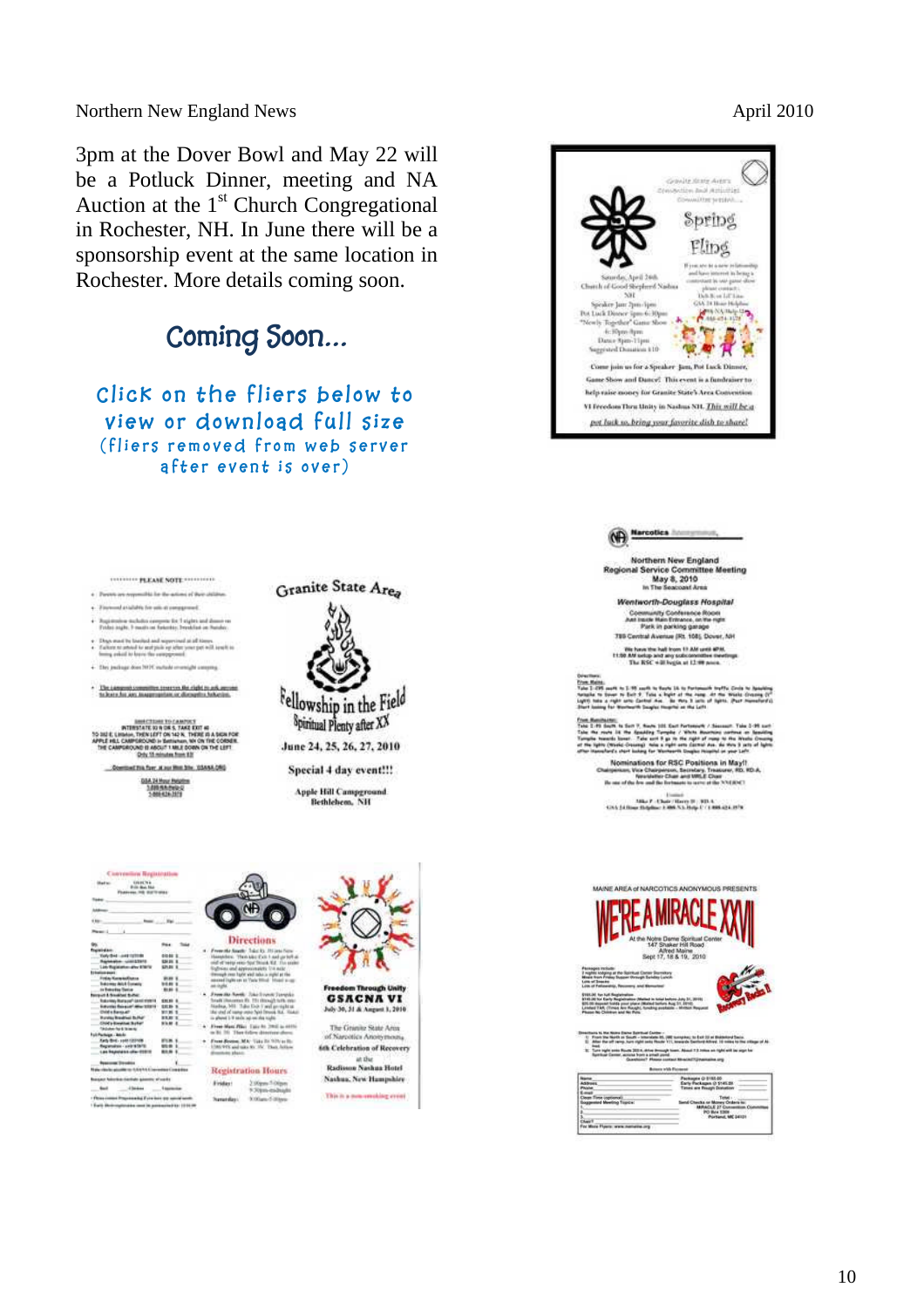

The **NA Way Magazine** is the quarterly journal of Narcotics Anonymous. It contains recovery-related articles and humor, and event notices (such as conventions). It is written by recovering addicts for recovering addicts. Any NA member or service body may get a free subscription, either paper or electronic (email). **NAWS News** is the service-related publication of NA World Services (NAWS). Subscriptions to it are available in electronic form (and free). It reports topics such as World Board meetings, how to participate in projects like the **Living Clean** book, upcoming workshops, and more – if you have a passion for service to NA, this publication is for you.

To sign up for a subscription, go to http://www.na.org. From the list of links on the left, select Periodicals and Reports. On the Periodicals and Reports page, select link Subscribe to our Periodicals and Other Publications. (From this same page there are also links to download back issues.) On the subscriptions page, log in (if you don't have a NAWS login and password, there is a link to get one). Once logged in, you will be on the subscriptions page with links for the **NA Way Magazine** and **NAWS News**. Select the link(s) you are interested in and fill out the information. If you already have a subscription, it will tell you so. If you have a subscription to **NA Way Magazine** and wish to change the way you receive it, select the Update button, and from the Delivery Method drop-down list, choose Paper Delivery or Email Delivery.

**An important point to consider**: even though **NA Way Magazine** paper subscriptions are free to the recipient, they are not free to Narcotics Anonymous. NAWS distributes an average of 42,000 paper copies of each issue.<sup>1</sup> The cost in the first 18 months of this conference cycle  $(2008 - 2010)$  is approximately  $$250,000.<sup>2</sup>$  Choosing an electronic (email) subscription saves Narcotics Anonymous money, which can then be available to help carry our life-saving message to the addict who still suffers.

1. Conference Agenda Report 2010, p 18

2. NAWS News, Feb 2010, p 2

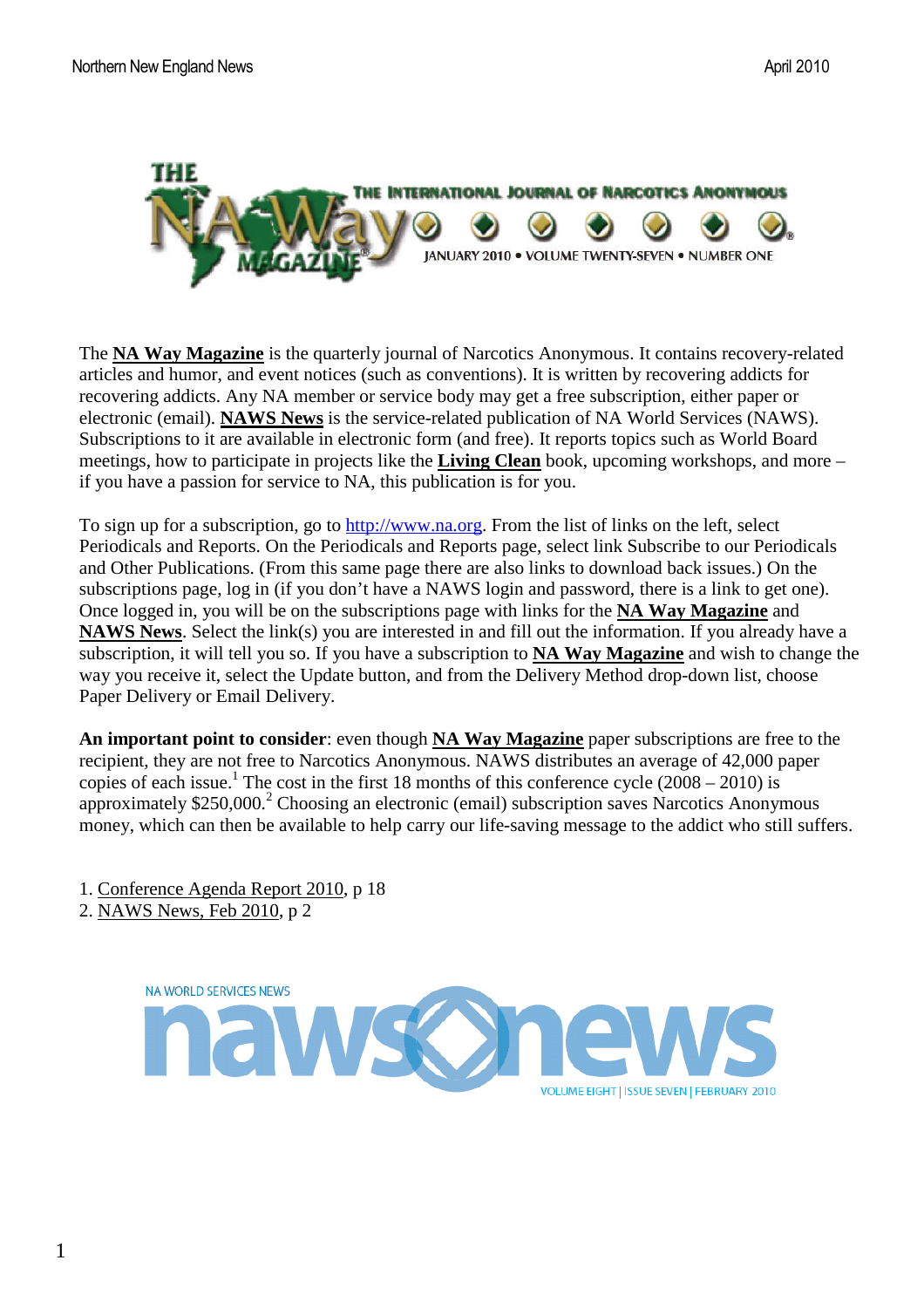# **Relationship Fun Word Search**

t s r l s v f e e l i ng s p p n e e r f r c r h s r t we t f nr e h i a a ehn o c s t i t i h t eyh s e r i o s pl r r t onps r k am n de u a lordia e l r r f sm p p i r e s p t n e m t i mmoc l b t t ann i ted rhsohei menntgiaet v t rh y g i p u t g x n l i i s t a a h l yh u a a t na ed l u f n i a p g n r g f f r p i i y l i m a f i r pgu

**loving trusting faith intimate painful faith sexual work commitment friends playmate partner confidant special priority share innermost feelings children employers parents family brothers sisters**